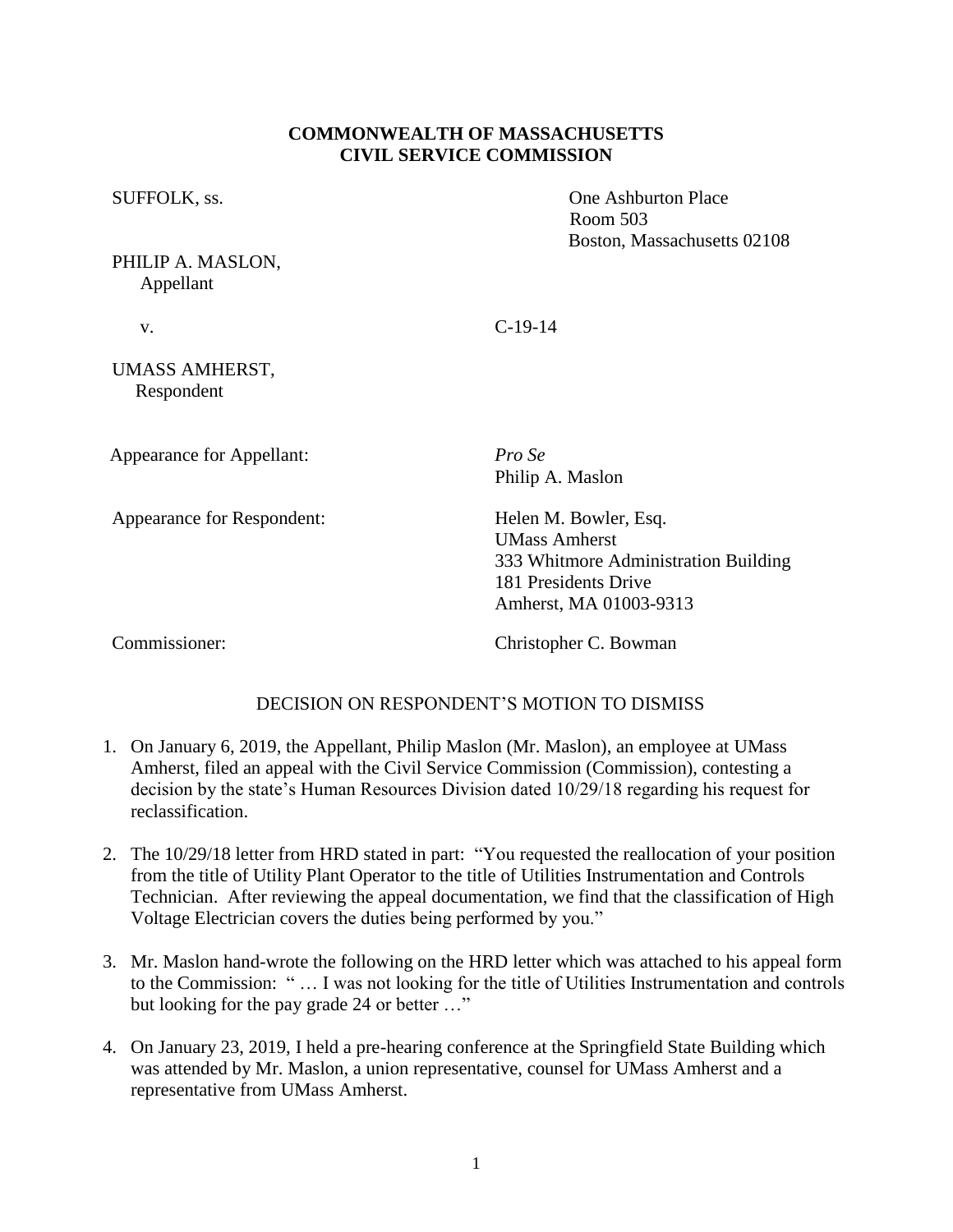- 5. At the pre-hearing conference, it was agreed that: a) UMass appointed Mr. Maslon as an Electrician in 1987; b) Mr. Maslon became a Utility Plant Operator in 2004; and c) on 11/7/17 Mr. Maslon became a High Voltage Electrician I.
- 6. In regard to the designation of High Voltage Electrician I, the parties agreed that UMass, as a result of the increased complexity of the job duties (including the expansion of high voltage power plants), sought a title that more appropriately matched the job duties.
- 7. UMass identified the High Voltage Electrician series used by MassDOT and received permission from HRD to use that title at UMass.
- 8. Since this was a new title, UMass bargained with the local union regarding the appropriate pay grade.
- 9. UMass and the union reached an agreement that the title would be a "Grade 20".
- 10. Mr. Maslon does not believe that Grade 20 is the appropriate compensation for this position given his job duties associated with the large, high voltage power plants. Thus, he filed an appeal with the Commission.
- 11. Rather than reach a conclusion regarding whether the Commission had jurisdiction to hear this appeal, UMass asked for additional time to see if a resolution could be reached regarding this matter.
- 12. For that reason, Mr. Maslon's appeal was dismissed with a future effective date, to be reinstated only if there was no resolution and Mr. Maslon filed a request to re-open the appeal.
- 13. On May 31, 2019, Mr. Malson filed a timely request to re-open the appeal.
- 14. On June 26, 2019, I held a status conference at the Springfield State Building, attended by the same individuals who attended the January  $23<sup>rd</sup>$  pre-hearing conference.
- 15. At the status conference, UMass indicated that it had surveyed other entities where the title of High Voltage Electrician is used, including UMass Medical, and concluded that the pay grade (20) was appropriate for UMass Amherst.
- 16. Mr. Maslon continued to disagree and argue that the position should be a Grade 24.
- 17. According to UMass, Mr. Maslon did indeed file a request for reclassification with UMass seeking to be reclassified from High Voltage Electrician to Utilities Instrumentation and Controls Technician. According to UMass, Mr. Maslon does not possess a certification required for that position. Mr. Maslon does not dispute this.
- 18. Since it is undisputed that Mr. Maslon does not currently meet the minimum entrance requirements of the higher position and because the Commission has no jurisdiction to hear appeals related to collectively-bargained pay grades, I ordered the following:
	- UMass Amherst had 30 days to file a motion to dismiss Mr. Maslon's appeal;